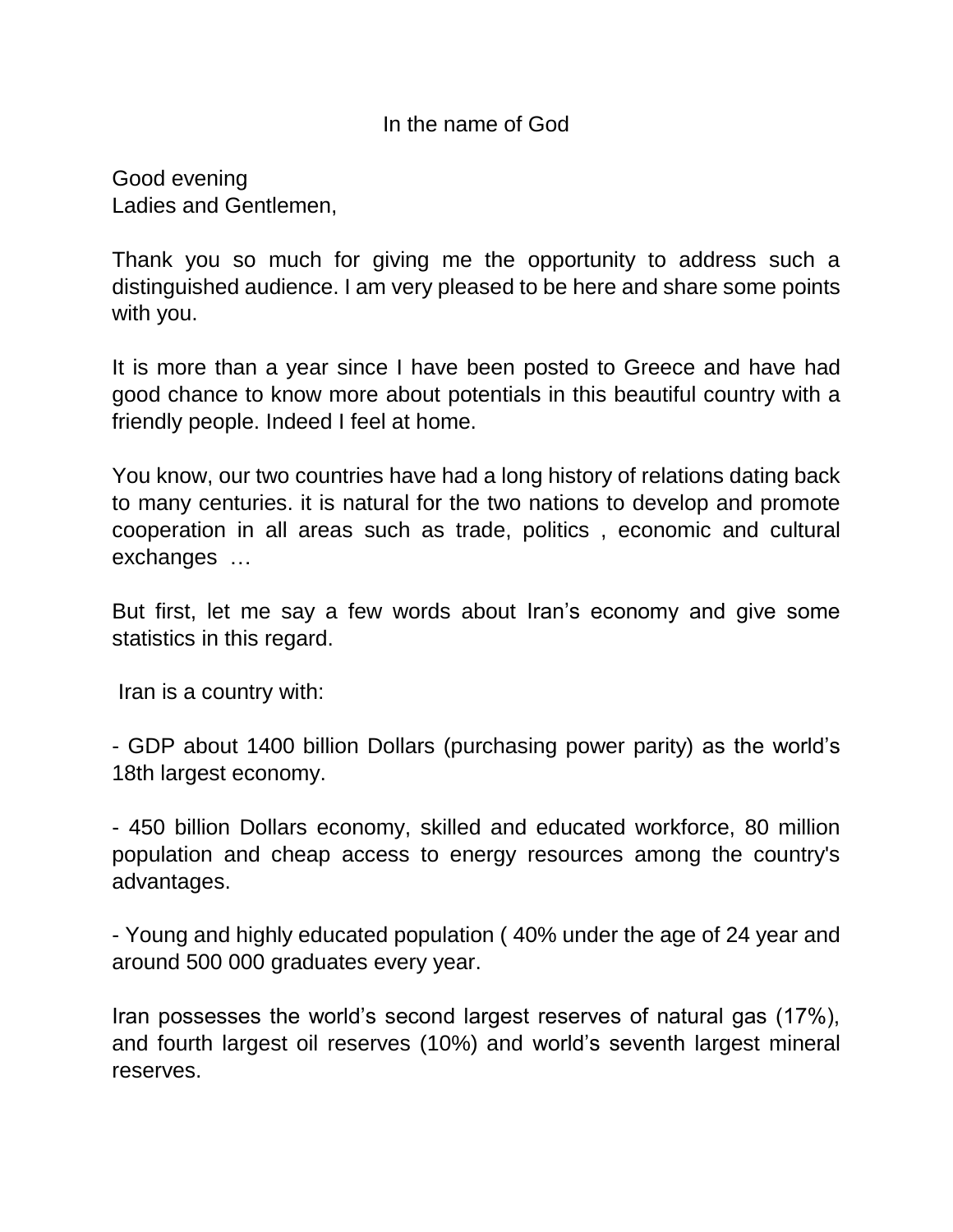Iran also has significant potential across several sectors including wind and other renewable energy, IT, water, engineering, innovative and new technologies, shipping industries, mining ….. .

Beside oil and gas, investors can also seek opportunities in petrochemicals, steel, copper mining, pharmaceuticals, telecoms, aviation, machinery, tourism, construction and renovation of hotels, information and communication technology.

A large consumer market and a strong industrial manufacturing base and lowest risk for any economic cooperation compared with that of other regional states.

In addition to its own market of 80m people, Iran is the gateway for its landlocked neighbours such as Afghanistan, Turkmenistan, Uzbekistan, Kazakhstan, Kyrgyzstan, Azerbaijan and Armenia to the free waters of the world. Iran can also offer safety and security which are important elements in transit of goods. This makes Iran the safest and most efficient trade route for its neighbours.

Iran's coastline along the Persian Gulf stretches for 3, 000 km with major ports such as Bandar Abbas, Bushehr, and others. Iranian islands in the Persian Gulf including Kish and Qeshm have excellent capacities for development of shipping cooperation. In a feasibility study some years ago it was reported that a railway connection between Qeshm Island and mainland Iran could open a new trade route between Western Europe and the Far East with almost half the time it takes to use the other routes.

There are 10, 000 km of railway line under use in Iran with a further 10, 000 km under construction. Iran is the connecting point of the north-south and east-west corridors as well as being the main link in the Silk Road. In the past few years the Oman-Iran-Turkmenistan-Uzbekistan corridor and Iran-Turkmenistan-Kazakhstan corridor have become operational. The two railway links have a potential for transport of 20m tons of goods annually.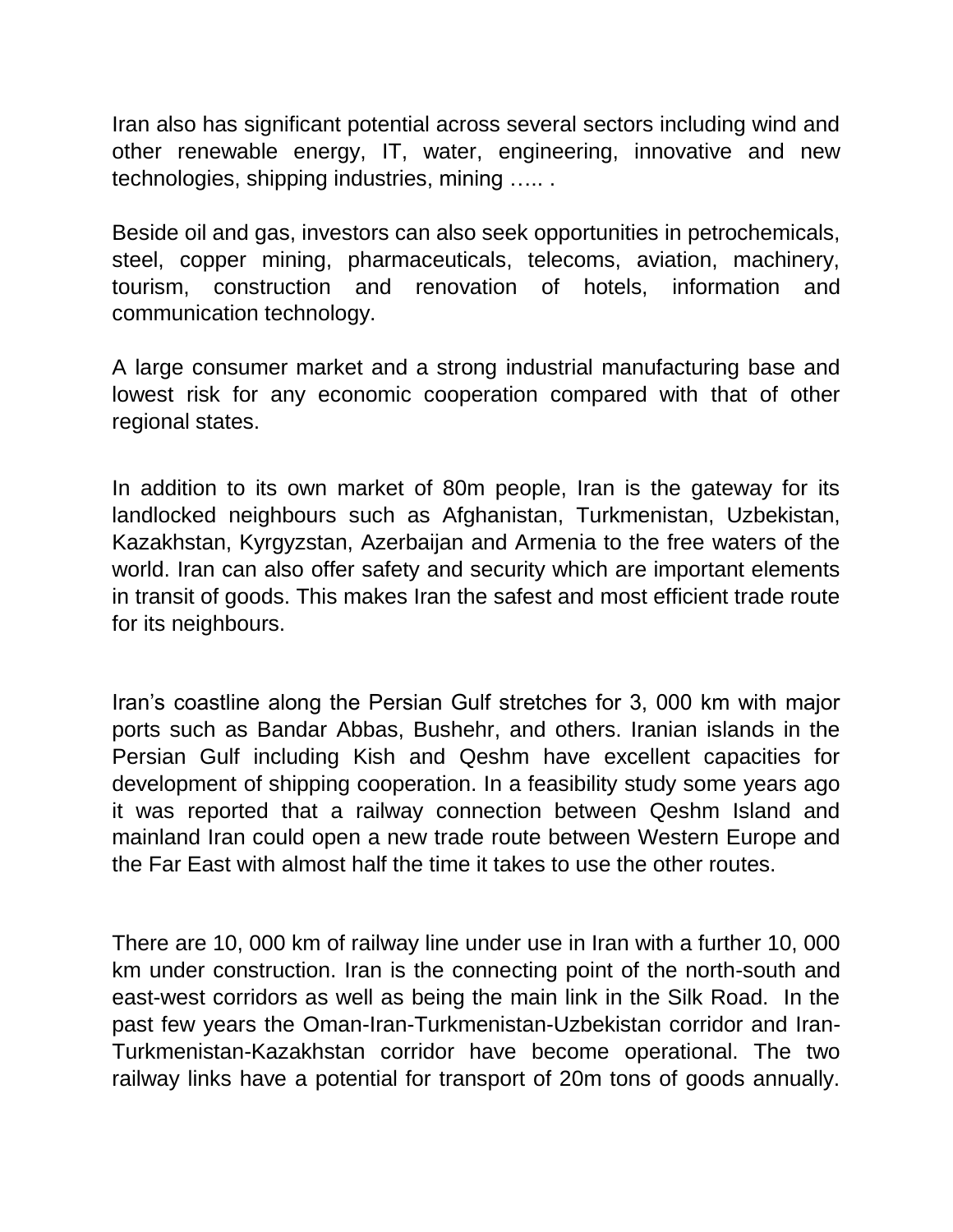Besides the railway links, Iran has 300, 000 km of interconnecting highways and roads."

There are forecasts for Iran of economic growth at 5% to 6% a year, investment 7% to 10% a year and imports 8% to 14% a year.

Iranians, whose heritage is of one of the oldest civilisations in the world, have always been industrious and innovative. During the height of the sanctions aimed at the country's basic assets and trades, just about the harshest restrictions ever imposed on any country and that would have brought many nations to their knees, the spirit of constructive entrepreneurship helped them carry on.

After implementation of the agreement known as the Joint Comprehensive Plan of Action, the ground was ready for expansion of ties between Iran and European countries.

With the lifting of economic sanctions and banking restrictions, economic cooperation between Iran and the rest of the world has entered a new phase. The new situation offered significant potential for foreign companies to make new deals in different areas.

The visit by Prime Minister Tsipras and a high ranking delegation last January, and signing important documents including Road Map on expansion of cooperation between the two countries, as a turning point in two countries good relation, prepared the best chance for both sides to use the opportunity in order to expand their presence in different fields.

European countries and Greece have never suffered loss from their economic and commercial cooperation with Iran and even in times of sanctions, Iran has fulfilled all its commitments regarding all private and state companies and it has in fact been and will be a reliable trade partner for them.